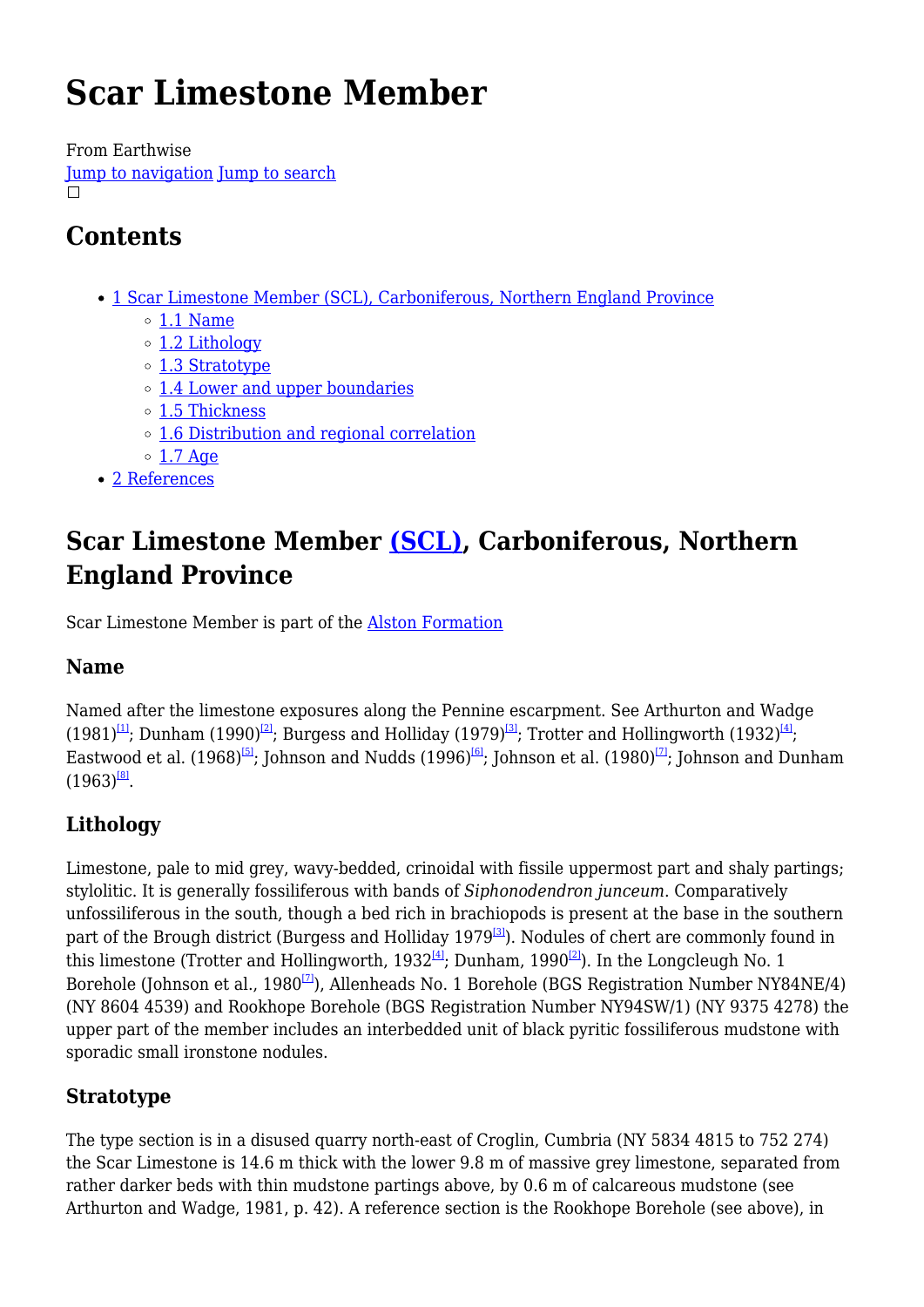which the Scar Limestone, including a 1.62 m thick mudstone interbed, occurs from 137.95 to 147.26 m depth (see Johnson and Nudds, 1996, p.  $191^{6}$ ).

### **Lower and upper boundaries**

The lower boundary is taken at the sharp base of limestone overlying measures within the Alston Formation; directly underlain locally by dark mudstone, seatearth sandstone or by a coal seam.

The upper boundary of the member is taken at the base of overlying strata within the Alston Formation typically comprising cyclical sedimentary rocks with thickly bedded, commonly bioclastic, limestones

### **Thickness**

Between 4 and 14.6 m.

### **Distribution and regional correlation**

The member falls within the Alston Formation of the Alston and Lake District blocks in Cumbria, Northumberland and Durham, and lies stratigraphically between the Tynebottom (below) and the Five Yard (above) limestone members (Figure 11, Column 1; Figure 14, Column 2; Figure 15, Column.1). The limestone is well exposed along the Pennine escarpment, in Teesdale and Weardale. It is well known from subsurface workings, boreholes and shafts within the Alston Block. It is present in deep boreholes including Longcleugh No 1 Borehole in the West Allen Valley (Johnson et al., 1980 $\overline{2}$ ), and the Rookhope and the Allenheads No. 1 boreholes (see above).

### **Age**

Brigantian. Goniatites of the *Lusitanoceras granosus* P2a Subzone are found in mudstone just above the limestone at Bowlees in Teesdale.

### **References**

- 1. [↑](#page--1-0) Arthurton, R S, and Wadge, A J.1981.Geology of the country around Penrith.*Memoir of the Geological Survey of Great Britain*, Sheet 24 (England and Wales)
- 2.  $\uparrow$   $\frac{2.0 \text{ } 2.1 \text{}}{2.1 \text{ } 2.1 \text{}}$  $\frac{2.0 \text{ } 2.1 \text{}}{2.1 \text{ } 2.1 \text{}}$  $\frac{2.0 \text{ } 2.1 \text{}}{2.1 \text{ } 2.1 \text{}}$  $\frac{2.0 \text{ } 2.1 \text{}}{2.1 \text{ } 2.1 \text{}}$  $\frac{2.0 \text{ } 2.1 \text{}}{2.1 \text{ } 2.1 \text{}}$  Dunham, K C.1990.Geology of The Northern Pennine Orefield: Volume 1, Tyne to Stainmore (2nd edition).*Economic Memoir of the British Geological Survey*, Sheets 19 and 25, parts 13, 24, 26, 31 and 32 (England and Wales)
- 3.  $\uparrow$   $\frac{3.0 \text{ } 3.1 \text{ }}{3.1 \text{ } B}$  $\frac{3.0 \text{ } 3.1 \text{ }}{3.1 \text{ } B}$  $\frac{3.0 \text{ } 3.1 \text{ }}{3.1 \text{ } B}$  $\frac{3.0 \text{ } 3.1 \text{ }}{3.1 \text{ } B}$  $\frac{3.0 \text{ } 3.1 \text{ }}{3.1 \text{ } B}$  Burgess, I C, and Holliday, D W.1979.Geology of the country around Brough-under-Stainmore.*Memoir of the Geological Survey of Great Britain*, Sheet 31, parts 25 and 30 (England and Wales)
- ↑ [4.0](#page--1-0) [4.1](#page--1-0) 4. Trotter, F M, and Hollingworth, S E.1932.The geology of the Brampton district.*Memoir of the Geological Survey of Great Britain*, Sheet 18 (England and Wales)
- 5. [↑](#page--1-0) Eastwood, T, Hollingworth, S E, Rose, W C C, and Trotter, F M.1968.Geology of the country around Cockermouth and Caldbeck.*Memoir of the Geological Survey of Great Britain*, Sheet 23 (England and Wales)
- 6.  $\uparrow$  [6.0](#page--1-0) [6.1](#page--1-0) Johnson, G A L, and Nudds, J R. 1996. Carboniferous biostratigraphy of the Rookhope Borehole, County Durham.*Transactions of the Royal Society of Edinburgh: Earth Sciences*, Vol. 86, 181–226.
- 7.  $\uparrow$  <sup>[7.0](#page--1-0) [7.1](#page--1-0) [7.2](#page--1-0)</sup> Johnson, G A L, Nudds, J R, and Robinson, D.1980.Carboniferous stratigratigraphy and mineralisation at Ninebanks, West Allendale, Northumberland.*Proceedings of the*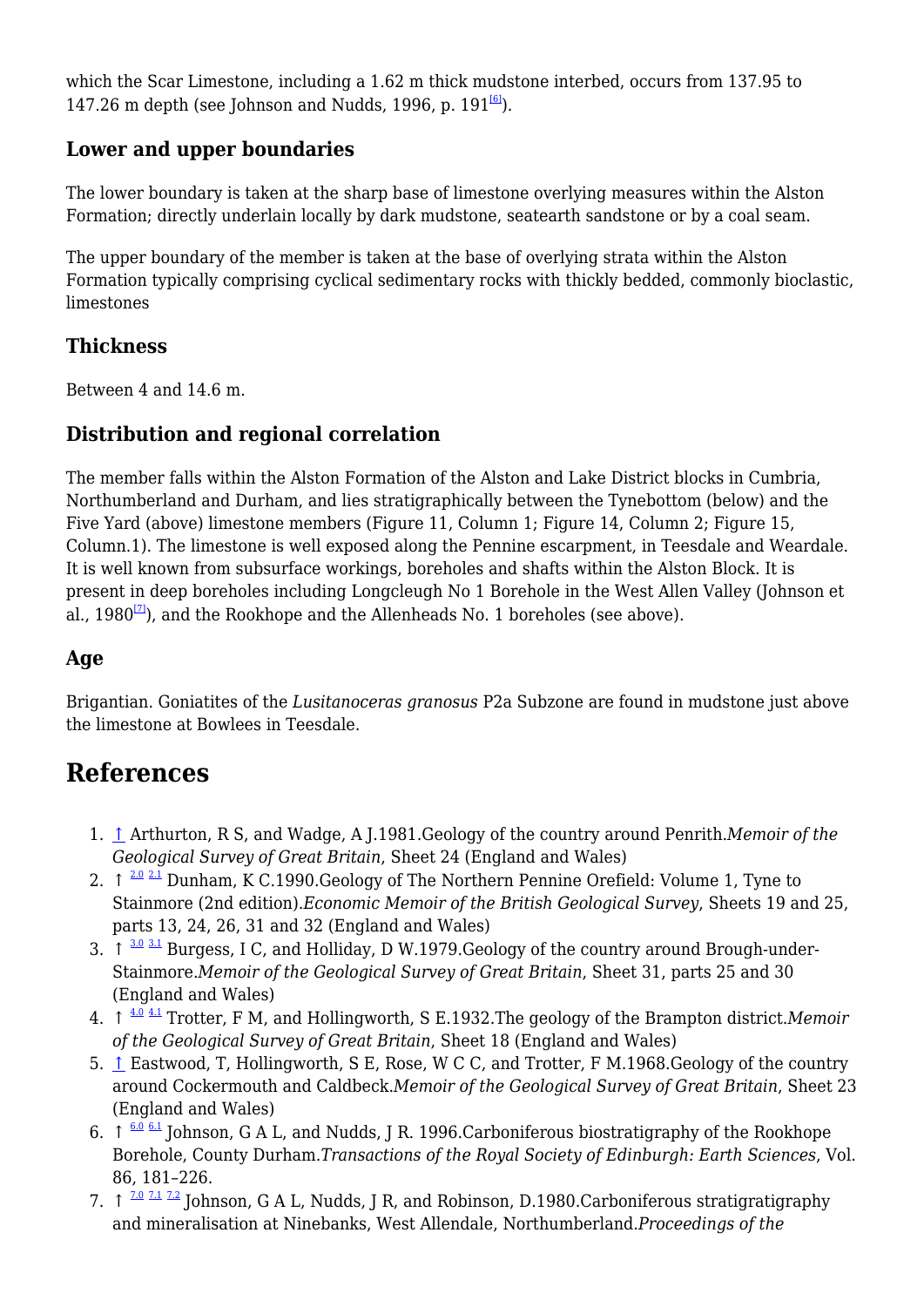*Yorkshire Geological Society*, Vol. 43, 1–16

8. [↑](#page--1-0) Johnson, G A L, and Dunham, K C.1963.The geology of Moor House.*Monographs of the Nature Conservancy*, No 2.

Retrieved from ['http://earthwise.bgs.ac.uk/index.php?title=Scar\\_Limestone\\_Member&oldid=52899'](http://earthwise.bgs.ac.uk/index.php?title=Scar_Limestone_Member&oldid=52899) [Category](http://earthwise.bgs.ac.uk/index.php/Special:Categories):

[Carboniferous lithostratigraphical nomenclature](http://earthwise.bgs.ac.uk/index.php/Category:Carboniferous_lithostratigraphical_nomenclature)

## **Navigation menu**

### **Personal tools**

- Not logged in
- [Talk](http://earthwise.bgs.ac.uk/index.php/Special:MyTalk)
- [Contributions](http://earthwise.bgs.ac.uk/index.php/Special:MyContributions)
- [Log in](http://earthwise.bgs.ac.uk/index.php?title=Special:UserLogin&returnto=Scar+Limestone+Member&returntoquery=action%3Dmpdf)
- [Request account](http://earthwise.bgs.ac.uk/index.php/Special:RequestAccount)

### **Namespaces**

- [Page](http://earthwise.bgs.ac.uk/index.php/Scar_Limestone_Member)
- [Discussion](http://earthwise.bgs.ac.uk/index.php?title=Talk:Scar_Limestone_Member&action=edit&redlink=1)

 $\Box$ 

### **Variants**

#### **Views**

- [Read](http://earthwise.bgs.ac.uk/index.php/Scar_Limestone_Member)
- [Edit](http://earthwise.bgs.ac.uk/index.php?title=Scar_Limestone_Member&action=edit)
- [View history](http://earthwise.bgs.ac.uk/index.php?title=Scar_Limestone_Member&action=history)
- [PDF Export](http://earthwise.bgs.ac.uk/index.php?title=Scar_Limestone_Member&action=mpdf)

 $\Box$ 

### **More**

#### **Search**

Search Go

### **Navigation**

- [Main page](http://earthwise.bgs.ac.uk/index.php/Main_Page)
- [Recent changes](http://earthwise.bgs.ac.uk/index.php/Special:RecentChanges)
- [Random page](http://earthwise.bgs.ac.uk/index.php/Special:Random)
- [Help about MediaWiki](https://www.mediawiki.org/wiki/Special:MyLanguage/Help:Contents)